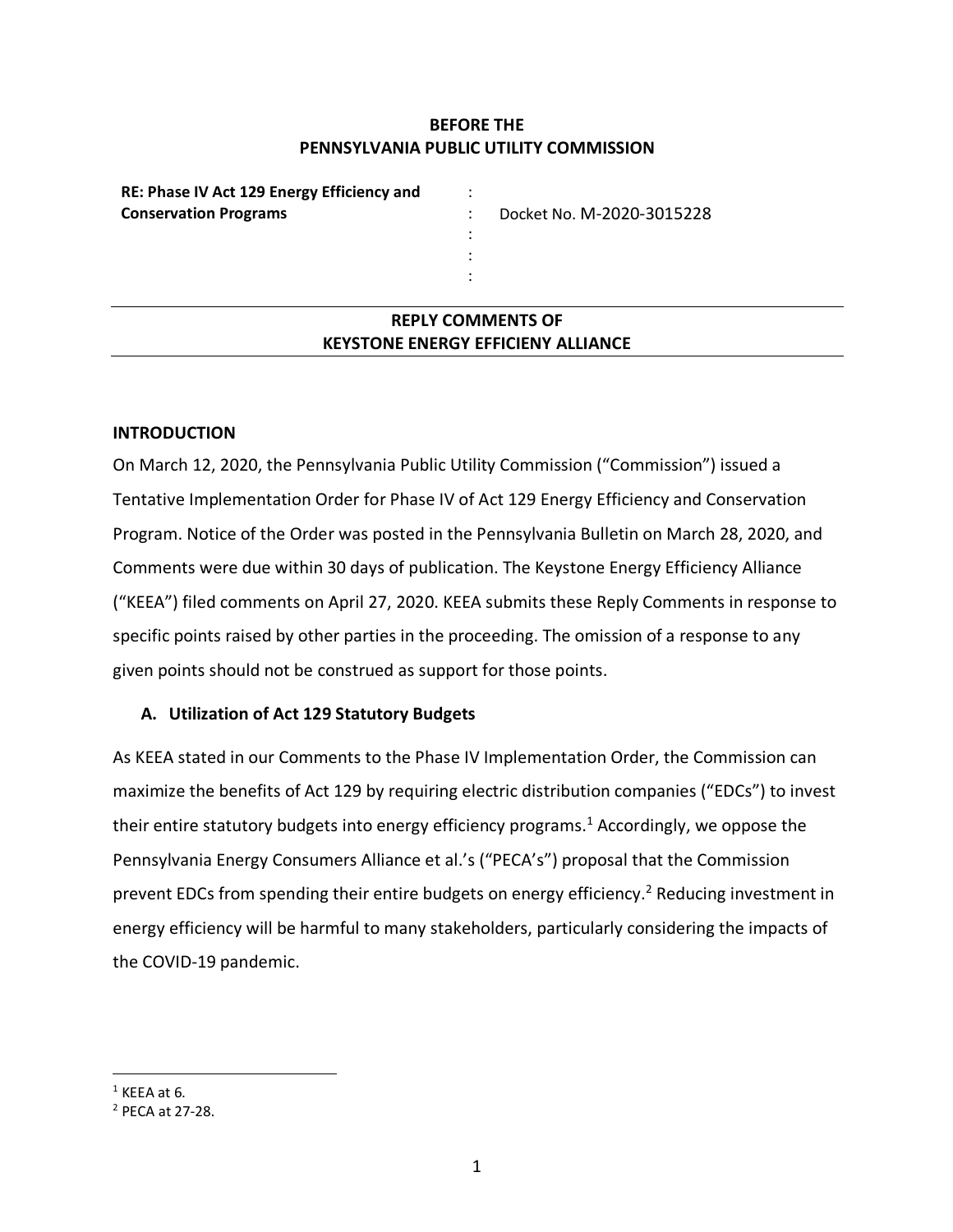Large commercial and industrial (C&I) customers receive significant benefits from Act 129 energy efficiency programs that would be jeopardized by a 50 percent budget cut. For illustration purposes (knowing that sales forecasts may be inaccurate) the Commission's Statewide Evaluator ("SWE") finds that Large C&I customers can receive \$1.2 billion of benefits at a cost of \$766 million in Phase IV.<sup>3</sup> Many large customers signed a letter to the Commission outlining the benefits of Act 129 and urging the continuation of energy efficiency and conservation programs.4

Indeed, the disruption caused by COVID-19 has demonstrated the need for energy efficiency to keep energy costs down as economic capacity and revenues are reduced for many industries. For instance, many commercial buildings continue to see high levels of energy use, even though occupancy is likely lower due to stay-at-home orders.<sup>5</sup> This demonstrates the need for additional investment in and utilization of energy efficiency and conservation technologies, such as advanced building controls, to reduce energy consumption in buildings that are not being used or are not in full use.

Residential customers would be particularly harmed by a reduction in Act 129 budgets. Residential customers are spending more time in their homes, using more energy, and experiencing a higher energy burden – the proportion of household income dedicated to energy costs – than usual.<sup>6</sup> That is particularly true for the millions of Pennsylvanians faced with economic hardship. For residential customers, the costs of energy efficiency programs are extremely low – PPL residential customers paid roughly \$20 per year on average in the most recent program year.7

<sup>&</sup>lt;sup>3</sup> Potential Study at 36.

<sup>4</sup> PA Business Coalition Letter on Act 129, AB Energy et al, submitted to Docket No. M-2020-3015228 on May 11, 2020.

<sup>5</sup> "Why Empty Office Buildings Still Consume Lots of Power During a Global Pandemic," Greentech Media, April 14, 2020, available at https://www.greentechmedia.com/articles/read/how-office-buildings-power-down-duringcoronavirus-lockdown

<sup>&</sup>lt;sup>6</sup> "New Data Suggest COVID-19 Is Shifting the Burden of Energy Costs to Households," State of the Planet, Columbia University Earth Institute, April 21, 2020, available at https://blogs.ei.columbia.edu/2020/04/21/covid-19-energycosts-households/

<sup>&</sup>lt;sup>7</sup> Calculated by dividing \$25,647,000, the annual residential spending reported in PPL's PY10 Final Report, by 1,257,082 customers reported in PPL's most recent form Form EIA-861. PPL PY10 Final Report available at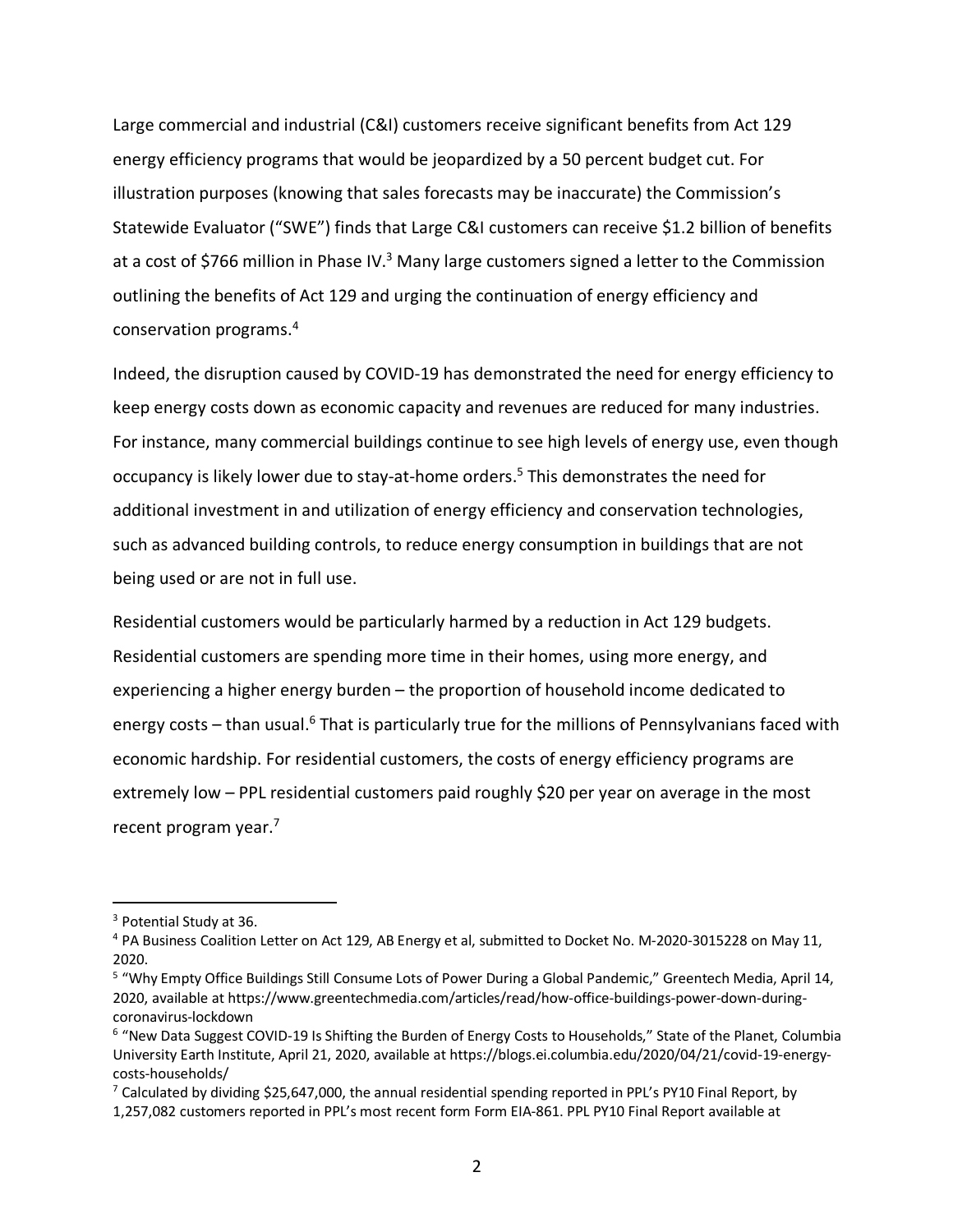Energy efficiency providers would be harmed by a reduction in Act 129 budgets. COVID-19 has taken its toll on the energy efficiency industry, which lost 69,800 jobs in March alone.<sup>8</sup> However, there are many additional jobs at stake if the Commission cuts Act 129 budgets in half and reduces critical incentives for a fragile industry. The Industrial Customers claim economic hardship for its members if they must continue to contribute to energy efficiency programs, but the economic impact of cutting programs on the energy efficiency industry, which employed 71,000 Pennsylvanians in 2019, is no less material. In Pennsylvania, energy efficiency companies have built business models around utility energy efficiency programs and rebates. KEEA member companies have relocated to or expanded operations in Pennsylvania because of the availability of Act 129 incentives, and energy efficiency jobs have increased 91% in Pennsylvania from 2014 to 2019.<sup>9</sup>

Energy efficiency programs can continue to deliver cost-effective measures during the COVID-19 crisis. COVID-19 has created challenges for energy efficiency programs, particularly the residential and small business programs that require onsite work and are performed by smaller firms with less runway.10 Despite these challenges, energy efficiency contractors are developing innovative tools like virtual audits to deliver savings for customers and identify more substantial savings opportunities once in-home work can resume.<sup>11</sup> Programs that cover work in unoccupied buildings, such as energy efficient appliance, behavioral programs, and new construction, can continue. The impact has been less severe on large C&I contractors, which have successfully shifted to remote operations as much of the work involves design, engineering, and project development tasks.

 $\overline{a}$ 

http://www.puc.pa.gov/pcdocs/1645614.pdf; EIA Form 861 data available at https://www.eia.gov/electricity/data/eia861/

<sup>&</sup>lt;sup>8</sup> Clean Energy Employment: Initial Impacts from COVID-19 Economic Crisis at 2, E2 and E4theFuture, April 15, 2020, available at https://e2.org/reports/clean-jobs-covid-economic-crisis-march-2020/

 $9$  Calculated by comparing 71,443 energy efficiency jobs in 2019 with 37,468 jobs in 2014. 2014 data from Clean Jobs Pennsylvania, E2 and KEEA, available at https://e2.org/wp-content/uploads/2016/01/Clean-Jobs-Pennsylvania-2014.pdf

<sup>10</sup> "Energy efficiency efforts are shutting down due to COVID-19, threatening jobs and savings," *Utility Dive*, April 6, 2020, available at https://www.utilitydive.com/news/energy-efficiency-efforts-are-shutting-down-due-to-covid-19-threatening-jo/575496/

<sup>11</sup> "Efficiency sector gets creative to stem COVID-19 job losses, maintain energy savings," *Utility Dive*, April 13, 2020, available at https://www.utilitydive.com/news/efficiency-sector-gets-creative-to-stem-covid-19-job-lossesmaintain-energ/575931/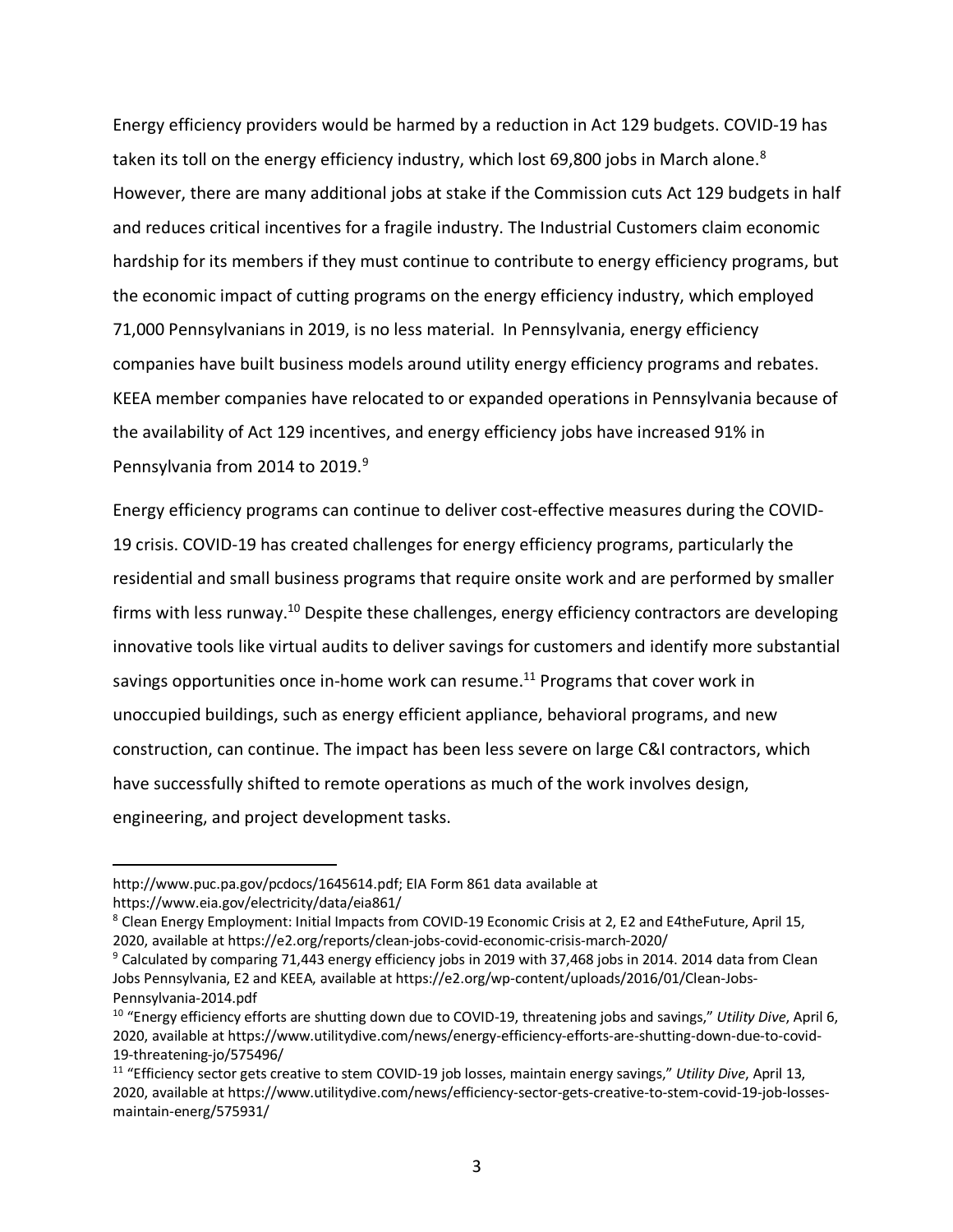Now that Governor Wolf has classified construction as an essential business, and has lifted stayat-home orders for many counties,  $12$  more work that accommodates the new realities of COVID-19 can continue and help recover local economic activity. Even as new protocols and regulations transform project operations, employers and communities alike could realize significant benefits from accelerated energy efficiency projects in vacant and under-utilized buildings. A reduction in Act 129 budgets would hobble that investment and deny those benefits to Pennsylvanians.

Therefore, KEEA reaffirms the position stated in our comments that the Commission should maximize the benefits of Act 129 by requiring EDCs to invest their entire statutory budgets into energy efficiency programs.

#### **B. Phase IV Implementation Timeline**

Multiple stakeholders suggest that the onset of the COVID-19 pandemic necessitates a delay in Phase IV Implementation.<sup>13</sup> KEEA agrees that the COVID-19 pandemic has had significant impacts on the energy efficiency and conservation industry, but we dispute that delaying Phase IV would be beneficial.

A delay in Phase IV and an extension of Phase III would create additional costs for businesses and other stakeholders who have to plan for sudden revisions to the way business is conducted in any interim phase. The Commission has already finalized the Phase IV Technical Reference Manual ("TRM") and the Phase IV Total Resource Cost Test ("TRC Test"), and has proposed the Phase IV Tentative Implementation Order. These finalized and proposed policies make important updates to account for new technology, changes in market conditions, and program maturation, and changes in federal policy since the development of Phase III of Act 129 in 2015. Additionally, these documents are the basis on which stakeholders, including KEEA members,

<sup>&</sup>lt;sup>12</sup> Gov. Wolf Announces Online Vehicle Sale Process, Construction Restart Date, PLCB Curbside Pick Up, available at https://www.governor.pa.gov/newsroom/gov-wolf-announces-online-vehicle-sale-process-construction-restartdate-plcb-curbside-pick-up/

<sup>13</sup> OCA at 5, IECPA at 2, PECA at 6.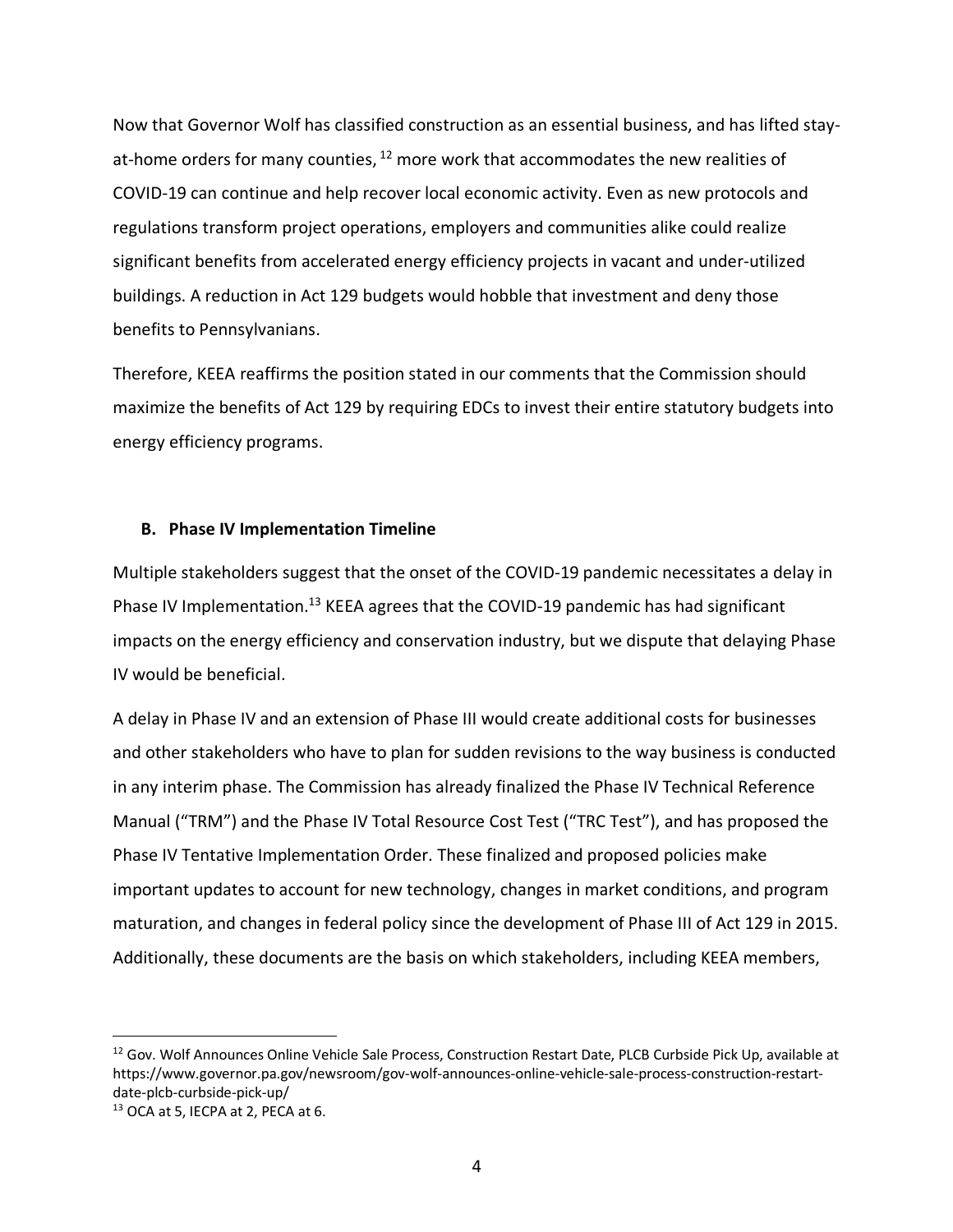make business decisions. A delay of implementation would upend plans made by KEEA members and other parties that participate in Act 129 implementation.

It is unclear what information could be gained during a delay that would provide the Commission with the requisite certainty to move forward. The relevant time period to evaluate energy efficiency potential, avoided costs, and other critical projections that underpin the Phase IV Potential Study is May 2021 through June 2026, not the next several months. It is possible but not certain that in the coming months the Commission may learn additional information to more precisely develop sales forecasts for the 5-year period of Phase IV, but this information can be used to inform implementation and is not sufficient cause to delay.

Instead, KEEA recommends that it will be a better use of the Commission's and all stakeholder's time and expense to continue with the implementation of Phase IV, and build in appropriate flexibility to account for future uncertainty. This flexibility could include a priority on maximum energy efficiency investment rather than the highest achievable savings targets.

It is already the Commission's practice to build flexibility into its decisions, such as establishing savings targets below what is known to be achievable. Minimum savings targets are important to ensure that the program delivers on its primary goal to reduce electricity consumption. However, as long as EDCs are motivated or required to invest in energy efficiency programs after they have met the minimum savings target, any uncertainty resulting from the sales forecasts used to set savings targets in the Phase IV Tentative Implementation Order is mitigated by proposed savings targets that are more modest than historical performance suggests is possible. As KEEA discusses in our Comments, the proposed acquisition costs and savings targets likely overestimate the cost and underestimate the savings potential of energy efficiency programs under the budget, $14$  and thus provide significant flexibility for EDCs to weather unexpected circumstances.

If the Commission determines it is necessary to delay the implementation of Phase IV due to COVID-19, the Commission should develop a clear process to guide programs in the interim phase between the current end of Phase III on May 31, 2021 and the beginning of Phase IV.

 <sup>14</sup> KEEA Comments at 6.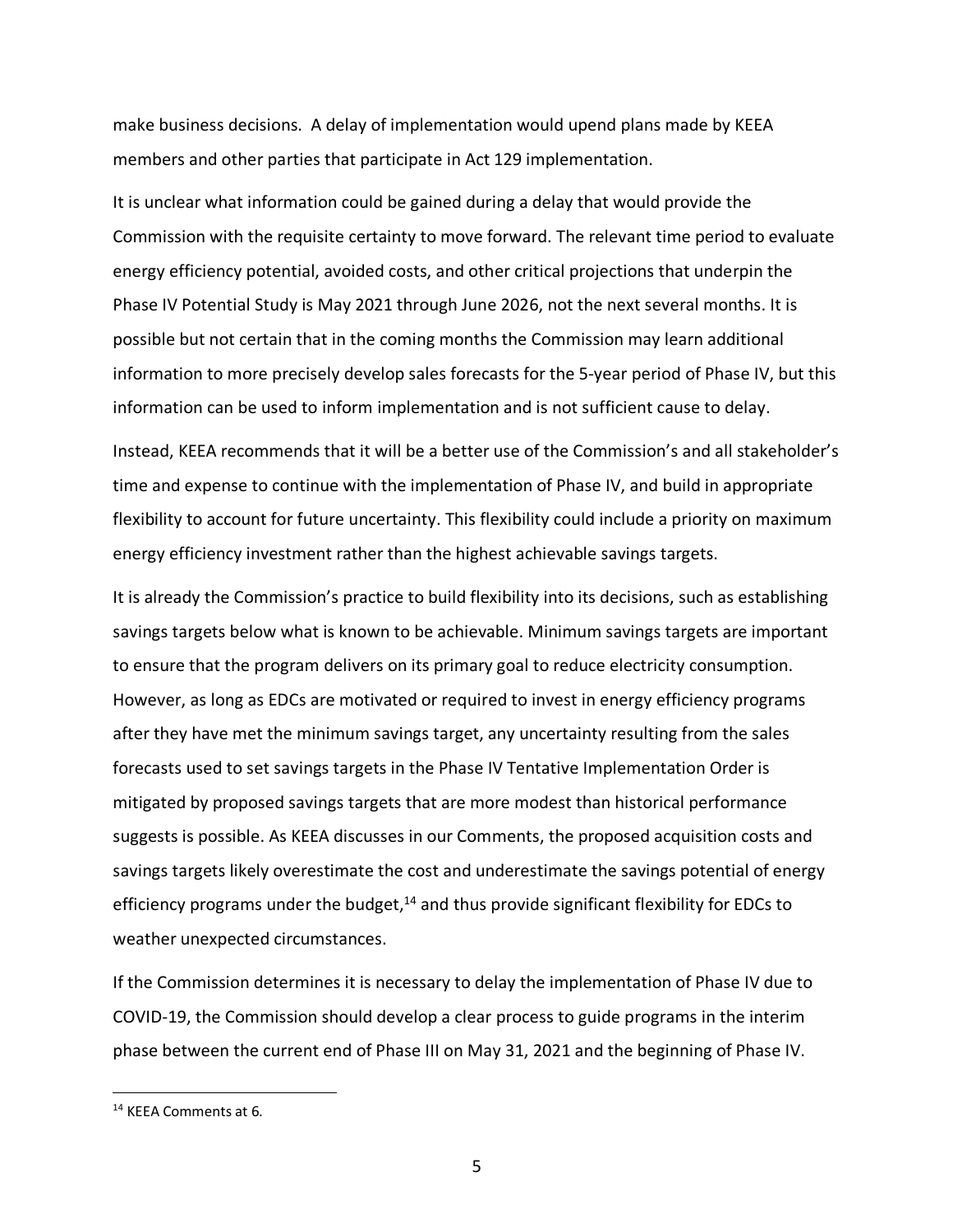During this interim phase, Act 129 budgets and EDC investment should be maintained at their full capacity, and the Commission should clarify whether major policy changes that have already been approved, including the TRC, TRM, and the status of demand response programs, would apply to the interim phase.

### **C. Process to Adjust EDC Targets**

The Energy Association of Pennsylvania ("EAP") proposes that the Commission create a process by which an EDC can "apply for modifications of Phase IV consumption and demand reduction targets or other requirements based on unforeseen circumstances that are beyond the control of a utility."<sup>15</sup> Multiple EDCs proposed a similar process.<sup>16</sup>

KEEA stresses that minimum required reductions in consumption are an essential component for the success of energy efficiency and conservation programs in Pennsylvania, especially since EDCs currently lack a ratemaking or cost recovery structure that encourages investment in energy efficiency. Savings targets provide accountability for EDCs who otherwise have a financial disincentive to reduce their own electricity sales through investments in energy efficiency, and also give policymakers an important metric by which to measure Act 129's success.

However, we do recognize the unprecedented and unpredictable circumstances of the COVID-19 pandemic. We agree with EAP that it may be reasonable to adjust the savings targets to account for unforeseen circumstances beyond the control of the EDCs, and further that the Commission has discretion to set savings targets beyond those specifically mandated in the legislation.

If the Commission approves EAP's proposal, the Commission should take special care to ensure that the process is applied only as a measure of last resort in circumstances such as those presented by COVID-19, and not simply a fallback position for EDCs who have failed to take appropriate steps to mitigate uncertainty. The Commission should issue an order outlining a

 $15$  FAP at 7

<sup>16</sup> PECO at 7, Met-Ed et al at 5.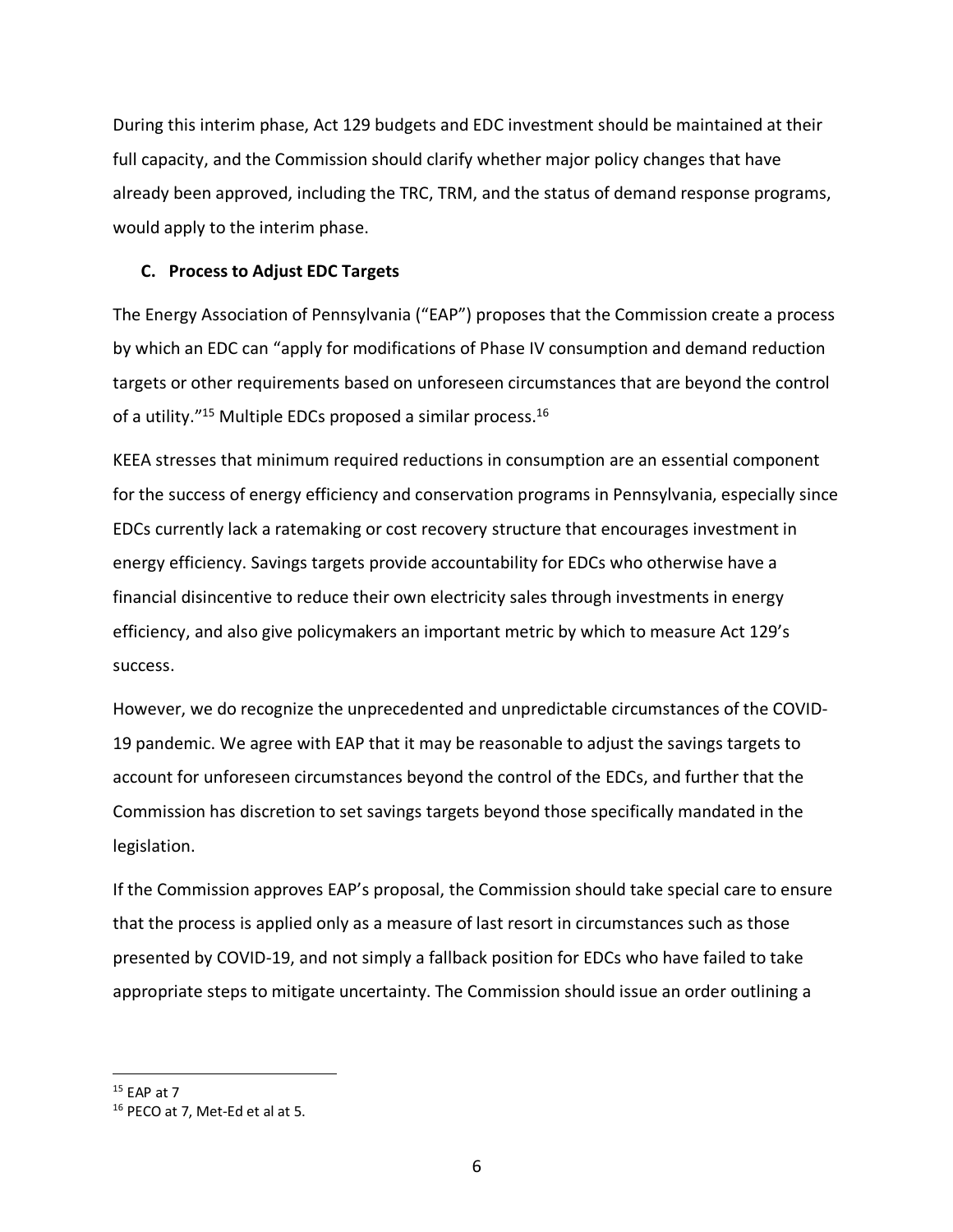clear process, facilitate stakeholder participation, and establish firm criteria and high standards for instances in which adjusting the target would be considered and approved.

#### **D. Industrial Customer Opt-Out**

No customer should be allowed to exempt itself from Act 129 cost recovery. KEEA strongly disagrees with PECA, who requests that Industrial Customers be exempt from Phase IV energy efficiency programs.<sup>17</sup> Instead, we agree with previous Implementation Orders that have rejected requests to exempt industrial customers. As the Commission has stated, "Act 129 does not contain a provision to exclude a certain customer class from the EE&C program."18 Legislation has been introduced in 3 consecutive legislative sessions to amend Act 129 to include an opt-out provision for industrial customers – SB 805 of 2015, SB 805 of 2017, and SB 129 of 2019 – and the legislature has declined to approve each bill. An opt-out for industrial customers does not appear to be the intent of the legislature.

Moreover, the proposal is harmful on its merits and would lead to reduced benefits for all industrial customers. Large C&I has the highest potential benefit-to-cost ratio of all customer segments in the Phase IV Potential Study, $19$  and allowing an opt-out would reduce funding for programs and prevent customers from participating in Act 129 programs. PECA contends that companies are motivated to all cost-effective energy efficiency investments without utility partnership, $20$  but this is not borne out by the evidence.

Even industrial customers who have a strong financial incentive to reduce energy costs face barriers to investing in energy efficiency and benefit from utility-sponsored energy efficiency programs. The untapped opportunity is demonstrated by the large potential for industrial energy savings identified in the Potential Study.<sup>21</sup> The most common and significant barrier to energy efficiency investment that large customers experience is long payback periods. Many cost-effective energy efficiency investments pay for themselves over seven or more years. This

 $17$  PECA at 16.

<sup>&</sup>lt;sup>18</sup> Phase III Final Implementation Order at 114.

<sup>&</sup>lt;sup>19</sup> Potential Study at 36.

 $20$  PECA at 15.

<sup>&</sup>lt;sup>21</sup> Potential Study at 36.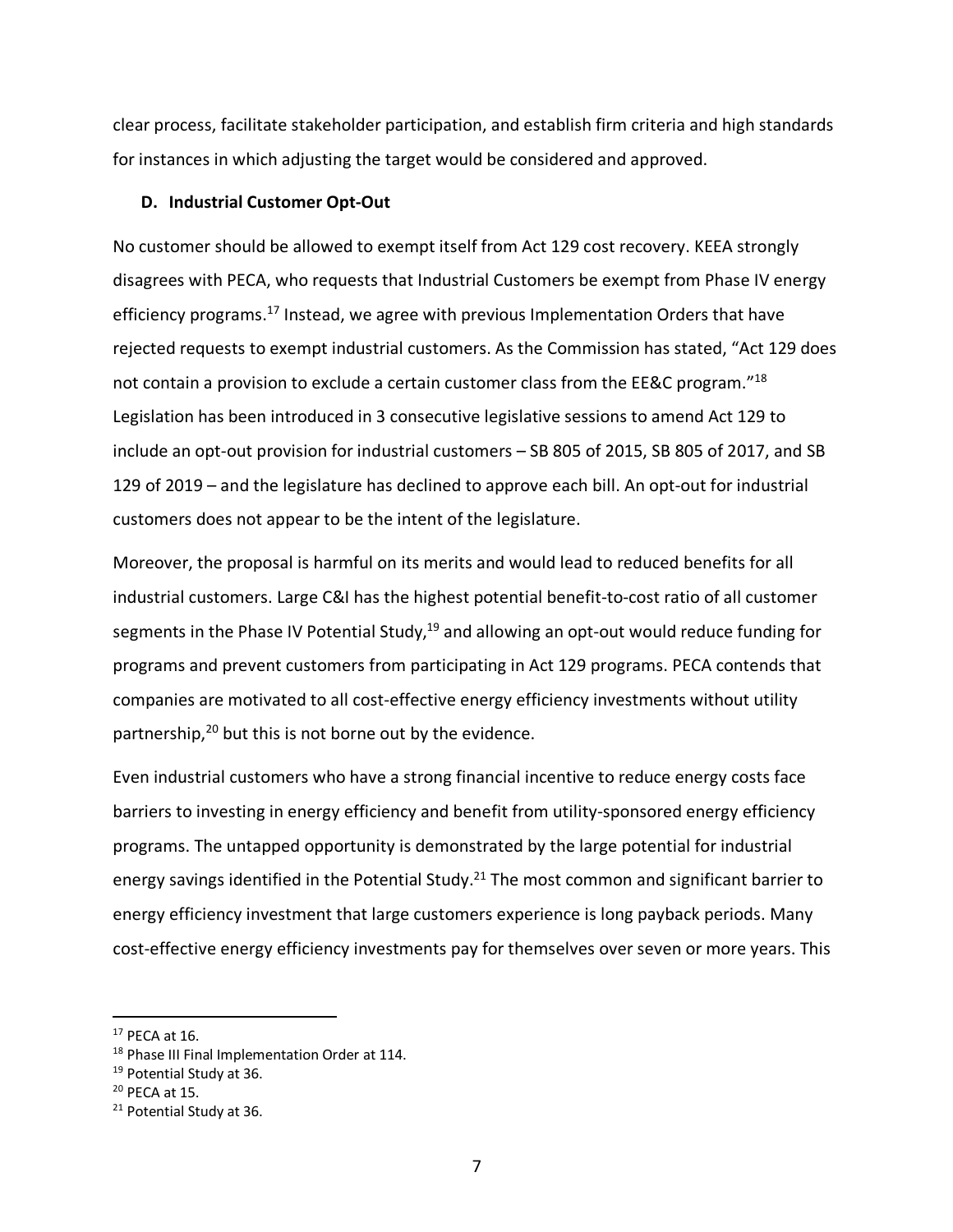is particularly true for measures beyond lighting that provide significant energy savings, such as motors, compressed air, and whole building upgrades. However, most businesses require payback periods of one to two years for capital investments. Utilities, on the other hand have a high tolerance for long paybacks of 20 or more years. Thus, by combining utility investment with customer investment, utility energy efficiency programs can effectively leverage resources to maximize investment in a much wider variety of energy efficiency measures with paybacks of seven -  $10$  years. $22$ 

The Commission should continue its longstanding commitment to a comprehensive energy efficiency and conservation program that applies to all customers of EDCs under Act 129. All customers benefit from energy efficiency programs and all customers must contribute.

### **E. Level at Which to Apply the Total Resource Cost Test**

The Total Resource Cost Test should be applied at the portfolio, not measure, level as the Commission determined in the 2021 Total Resource Cost Test Final Order.<sup>23</sup> KEEA disagrees with the PECA that the TRC should be conducted at a measure level.<sup>24</sup>

KEEA agrees with the Commission in the 2021 TRC Test Final Order, which stated:

It is important for EDCs to be able to offer comprehensive programs that address a suite of energy needs within a participating facility. Screening costeffectiveness at the measure level could lead to adverse outcomes where EDCs are forced to limit the scope of efficiency projects within homes and businesses based on assumptions about avoided costs and incremental measure costs that each carry a degree of uncertainty.<sup>25</sup>

Furthermore, Chairman Dutrieuille notes in her Statement that she expects Phase IV to represent a "natural evolution from simple measures such as lighting to all-encompassing

<sup>&</sup>lt;sup>22</sup> Everyone Benefits When Everyone Pays: The Importance of Keeping Large Customers in Utility Programs at 6-9, American Council for an Energy-Efficiency Economy, 2016 ACEEE Summer Study on Energy Efficiency in Buildings, available at https://www.aceee.org/files/proceedings/2016/data/papers/6\_379.pdf 23

 $24$  PECA at 25.

<sup>&</sup>lt;sup>25</sup> 2021 TRC Test Final Order at 16.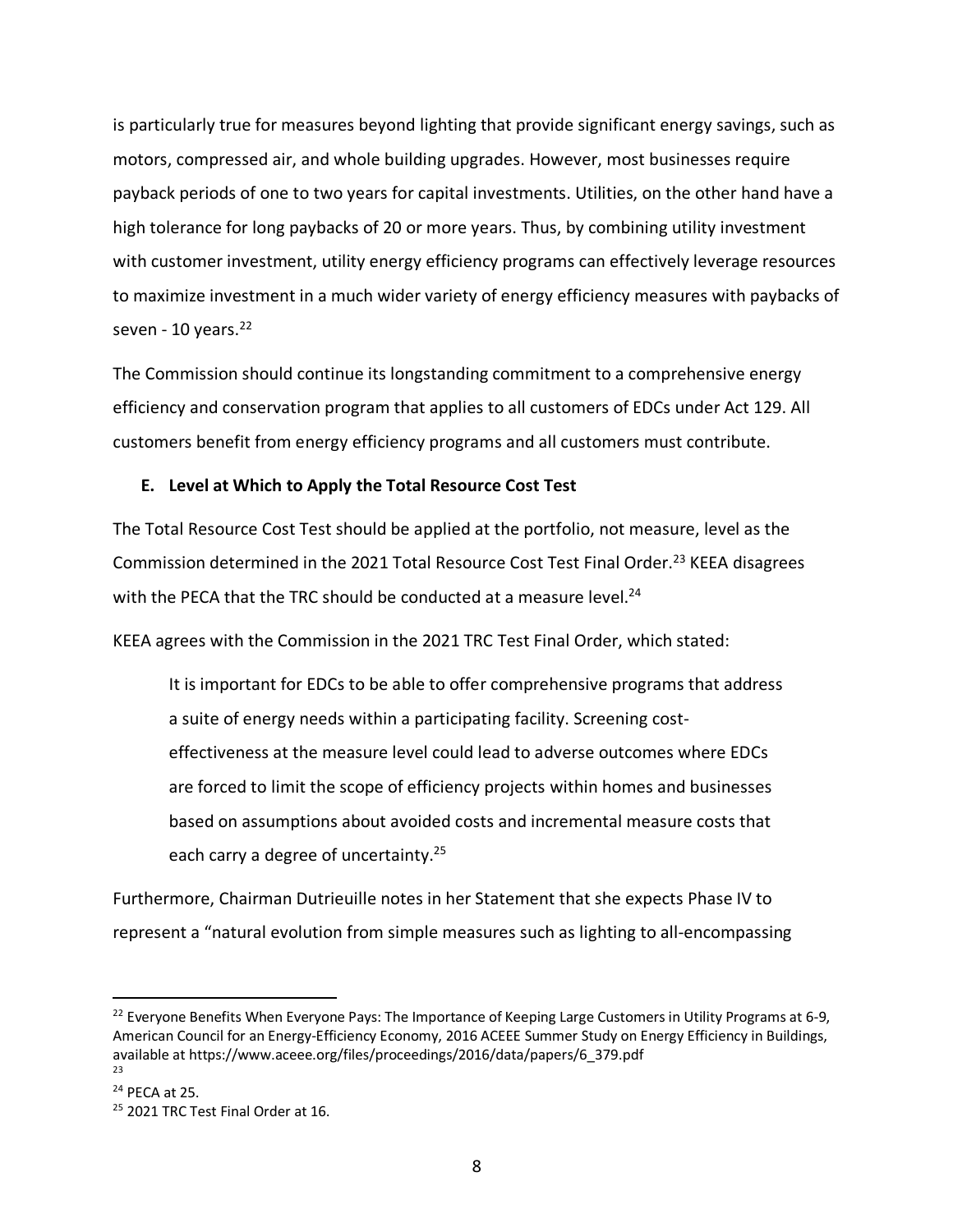measures such as updating HVAC, weatherization, and water heating for a building."26 We agree with Chairman Dutrieuille's expectations for Phase IV and assert that in order to meet these expectations, the TRC must be applied at the portfolio level. It is important to invest in these measures in order to transform the market and make them more cost-effective in the future as costs decline. EDCs invest more in whole building measures and innovative strategies to achieve deeper energy savings, individual measures that have not reached market maturity may not meet the test (particularly given the 15-year limit on benefits included in the TRC Test). Therefore, the Commission should continue to apply the TRC at the portfolio level.

### **F. Maximum Ratio of Non-Incentive Costs**

KEEA disagrees with the Industrial Energy Consumers of Pennsylvania ("IECPA") that the requirement for non-incentive measures should be lower than 50 percent.<sup>27</sup> Instead, KEEA agrees with PECO that the proposed requirement for a 50 percent limit on non-incentive costs could have the effect of discouraging certain cost-effective energy efficiency programs that do not have an incentive component, such as behavioral and education programs.<sup>28</sup>

IECPA appears to be conflating "non-incentive costs" with "administrative costs" or "waste." Many non-incentive costs are in fact program costs, excessive limitation of which could reduce the effectiveness of efficiency programs. These include behavioral and education programs referenced by PECO. Additionally, effective marketing strategies are critical for the success of energy efficiency programs.<sup>29</sup> Few industries would consider advertising costs to be administrative waste. Energy efficiency programs are not simply a redistribution of utility resources toward customers who install energy efficiency measures. Energy efficiency vendors utilize sophisticated tools to identify savings opportunities, market them to potential customers, and educate, train, and mobilize a trade ally network to perform rigorous energy projects. Many of these expenses are "non-incentive" but are necessary to cost-effectively

<sup>&</sup>lt;sup>26</sup> Dutrieuille Statement at 1

 $27$  IECPA at 5.

<sup>28</sup> PECO at 11.

<sup>&</sup>lt;sup>29</sup> Targeted Marketing Strategies that Increase Energy Efficiency Program Participation of Commercial Companies, American Council for an Energy-Efficiency Economy, 2008 ACEEE Summer Study on Energy Efficiency in Buildings available at https://www.aceee.org/files/proceedings/2008/data/papers/4\_395.pdf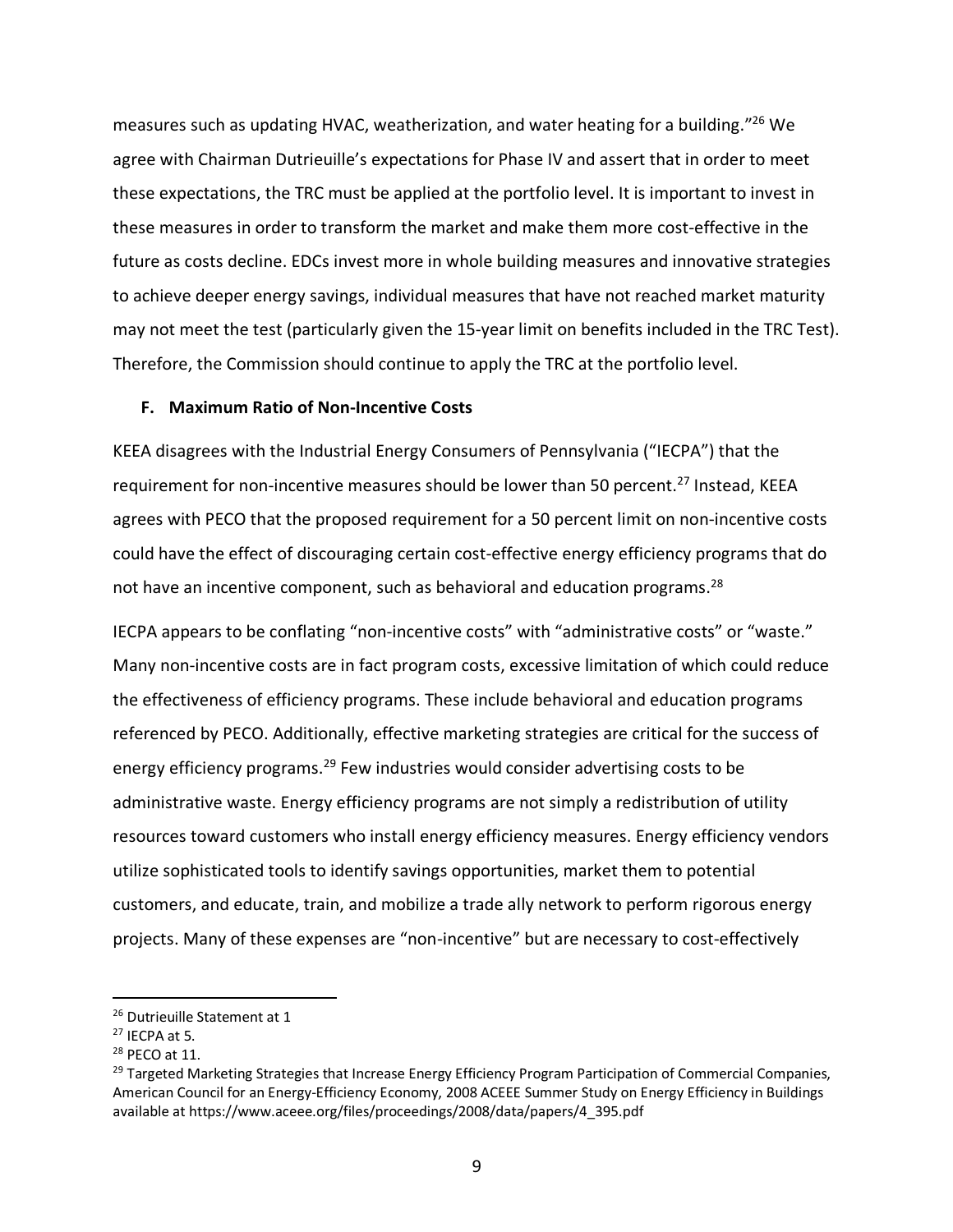deploy ratepayer resources as part of an overall portfolio that has generated billions in net benefits for Pennsylvania electric customers.

Furthermore, mandating a ratio of non-incentive to incentive costs could have the unintended consequence of increasing waste by motivating EDCs to overspend on incentives in order to meet the required threshold.

#### **G. Disclosure of Conservation Service Provider Proprietary Information**

Conservation Service Providers ("CSPs") should not be required to disclose per-measure costs or non-measure payments from EDCs, as suggested by IECPA.<sup>30</sup> CSPs are private companies who invest significant resources in proprietary systems, protocols, and other innovations in order to deliver high-performing energy efficiency programs as cost-effectively as possible. Requiring CSPs to disclose per-measure costs and non-measure payments would expose proprietary information to competitors and would chill the robust, competitive market for CSPs in Pennsylvania.

#### **H. Requirement for Competitive Rebidding of Contracts**

KEEA supports the proposal by multiple EDCs that EDCs be permitted to retain vendors without re-bidding for Phase IV. $31$  The competitive market for energy efficiency services in Pennsylvania is a strong feature of Act 129 and our energy efficiency industry. The Commission should continue to ensure a fair and level playing field for CSPs to compete for and secure EDC contracts. However, we do not find the proposal necessarily unreasonable. We agree that if an EDC prefers to keep an existing vendor, the re-bidding process wastes time and valuable resources for EDCs and vendors alike.

If the Commission allows EDCs to retain vendors, the Commission should exercise caution and oversight to protect competition for all contractors. A successful Phase IV will employ a number of new or expanded energy efficiency programs and measures to achieve deep energy savings. This requires the kind of significant innovation that the competitive market is ideally suited to deliver. KEEA supports EAP's proposal that Commission Technical Utility Staff be empowered to

 $30$  IECPA at 16 and 17.

 $31$  EAP at 13, PPL at 18, PECO at X.